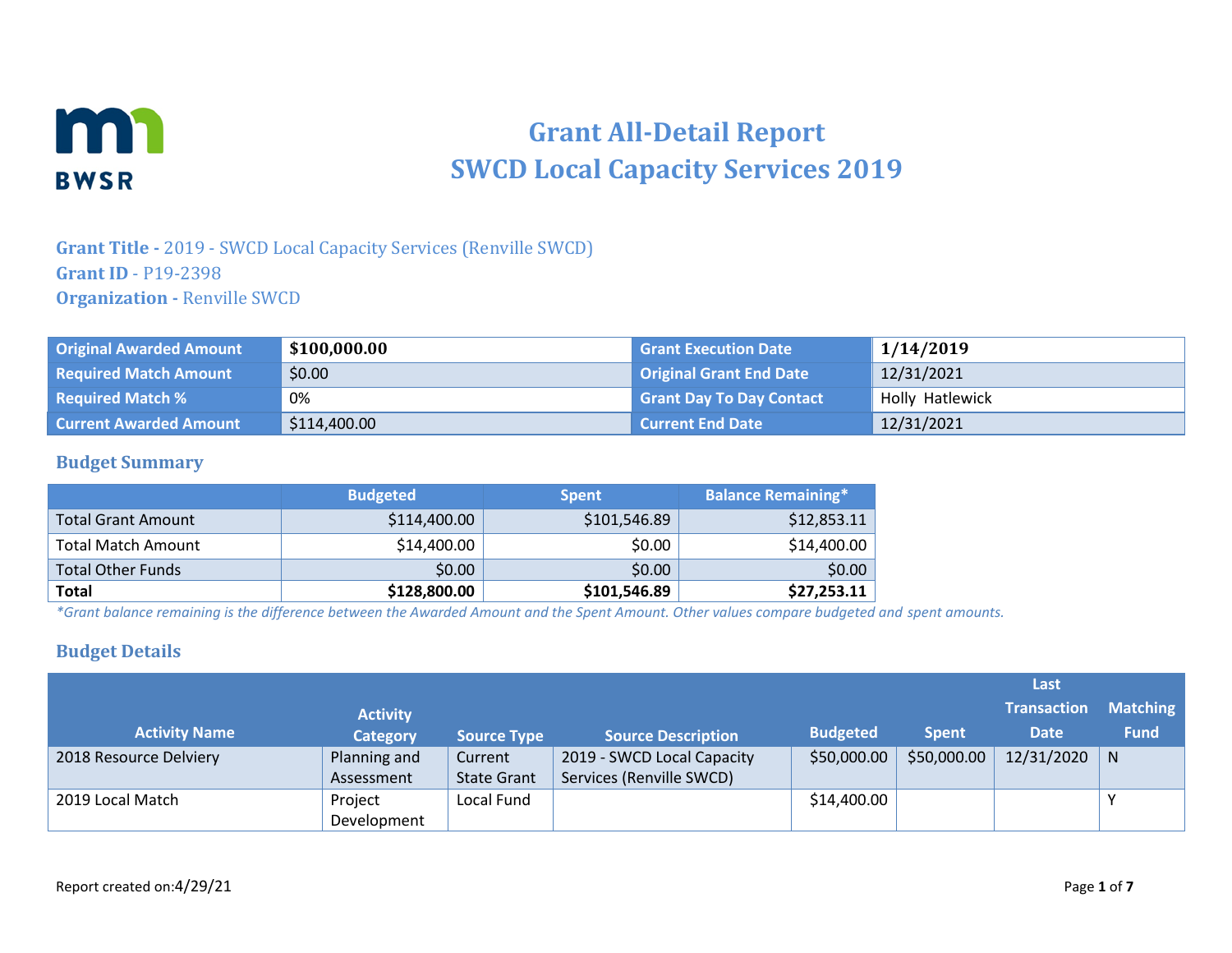| <b>Activity Name</b>                           | <b>Activity</b><br><b>Category</b>      | <b>Source Type</b>            | <b>Source Description</b>                              | <b>Budgeted</b> | <b>Spent</b> | Last<br><b>Transaction</b><br><b>Date</b> | <b>Matching</b><br><b>Fund</b> |
|------------------------------------------------|-----------------------------------------|-------------------------------|--------------------------------------------------------|-----------------|--------------|-------------------------------------------|--------------------------------|
| 2019 Water Storage and Treatment<br>Technician | Technical/Engi<br>neering<br>Assistance | Current<br><b>State Grant</b> | 2019 - SWCD Local Capacity<br>Services (Renville SWCD) | \$38,600.00     | \$30,297.42  | 12/31/2020                                | <sub>N</sub>                   |
| Resources adn Grant Administration             | Administration<br>/Coordination         | Current<br><b>State Grant</b> | 2019 - SWCD Local Capacity<br>Services (Renville SWCD) | \$18,800.00     | \$15,249.47  | 12/31/2020                                | N                              |
| <b>Training and Development</b>                | Education/Info<br>rmation               | Current<br><b>State Grant</b> | 2019 - SWCD Local Capacity<br>Services (Renville SWCD) | \$7,000.00      | \$6,000.00   | 7/6/2020                                  | $\mathsf{N}$                   |

#### **Activity Details Summary**

| <b>Activity Details</b> | Total Action Count Total Activity Mapped | <b>Proposed Size / Unit</b> | <b>Actual Size / Unit</b> |
|-------------------------|------------------------------------------|-----------------------------|---------------------------|
|                         |                                          |                             |                           |

#### **Proposed Activity Indicators**

| <b>Activity Name</b> | Indicator Name | <b>Value &amp; Units</b> | <b>Waterbody Calculation Tool</b> | Comments |
|----------------------|----------------|--------------------------|-----------------------------------|----------|
|                      |                |                          |                                   |          |

## **Final Indicators Summary**

| <b>Indicator Name</b> | Total Value | <b>Unit</b> |  |
|-----------------------|-------------|-------------|--|
|                       |             |             |  |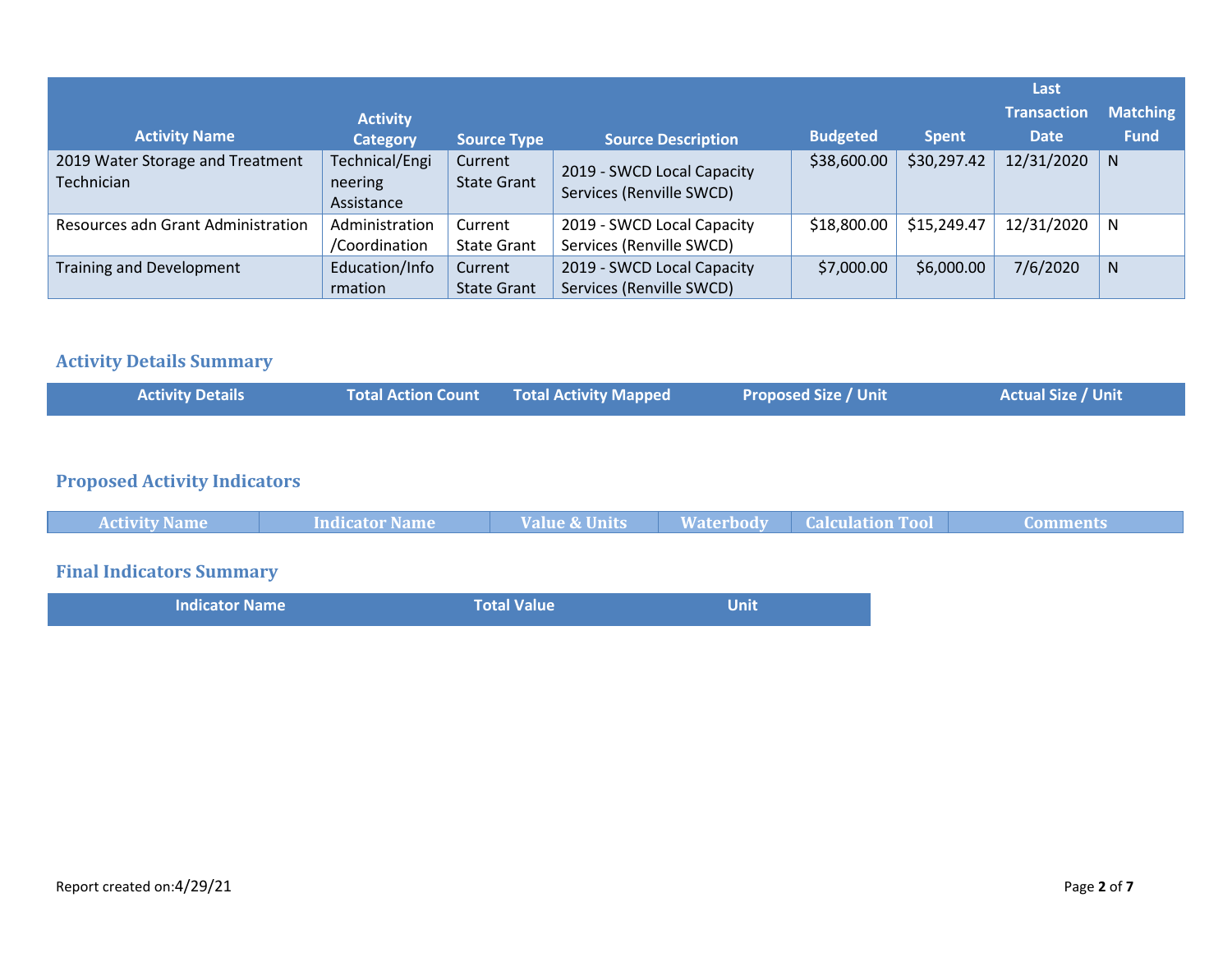### **Grant Activity**

| <b>Grant Activity - 2018 Resource Delviery</b> |                                                                                                                                                                                                                                                                                                                                                                                                                                                                                                                                                                                                                                                                                                                   |
|------------------------------------------------|-------------------------------------------------------------------------------------------------------------------------------------------------------------------------------------------------------------------------------------------------------------------------------------------------------------------------------------------------------------------------------------------------------------------------------------------------------------------------------------------------------------------------------------------------------------------------------------------------------------------------------------------------------------------------------------------------------------------|
| <b>Description</b>                             | 928 hours at a billable rate of \$61.43 will be utilize the SWCD Administrators USDA JAA in an effort to increase conservation<br>resource delivery to Renville County, and implement the Renville County Comprehensive Local Water Management Plan.                                                                                                                                                                                                                                                                                                                                                                                                                                                              |
| <b>Category</b>                                | PLANNING AND ASSESSMENT                                                                                                                                                                                                                                                                                                                                                                                                                                                                                                                                                                                                                                                                                           |
| <b>Start Date</b>                              | <b>End Date</b>                                                                                                                                                                                                                                                                                                                                                                                                                                                                                                                                                                                                                                                                                                   |
| <b>Has Rates and Hours?</b>                    | Yes                                                                                                                                                                                                                                                                                                                                                                                                                                                                                                                                                                                                                                                                                                               |
| <b>Actual Results</b>                          | 2019<br>Office Administrator worked 99.00 hours at a billable rate of \$61.43 totaling \$6,081.57 providing technical assistance to<br>improve soil heath and create water storage.<br><b>END 2019</b><br>2020<br>January 1 through June 30<br>Office Administrator worked 284.5 hours at a billable rate of \$61.10 totaling \$17,382.95 providing technical assistance to<br>improve soil heath and create water storage.<br>July 1 through December 31<br>Office Administrator worked 175.87 hours at a billable rate of \$61.10 totaling \$10,659.64 and 256.31 hrs at a billable rate of<br>\$61.94 for a total of \$15875.84 providing technical assistance to improve soil heath and create water storage. |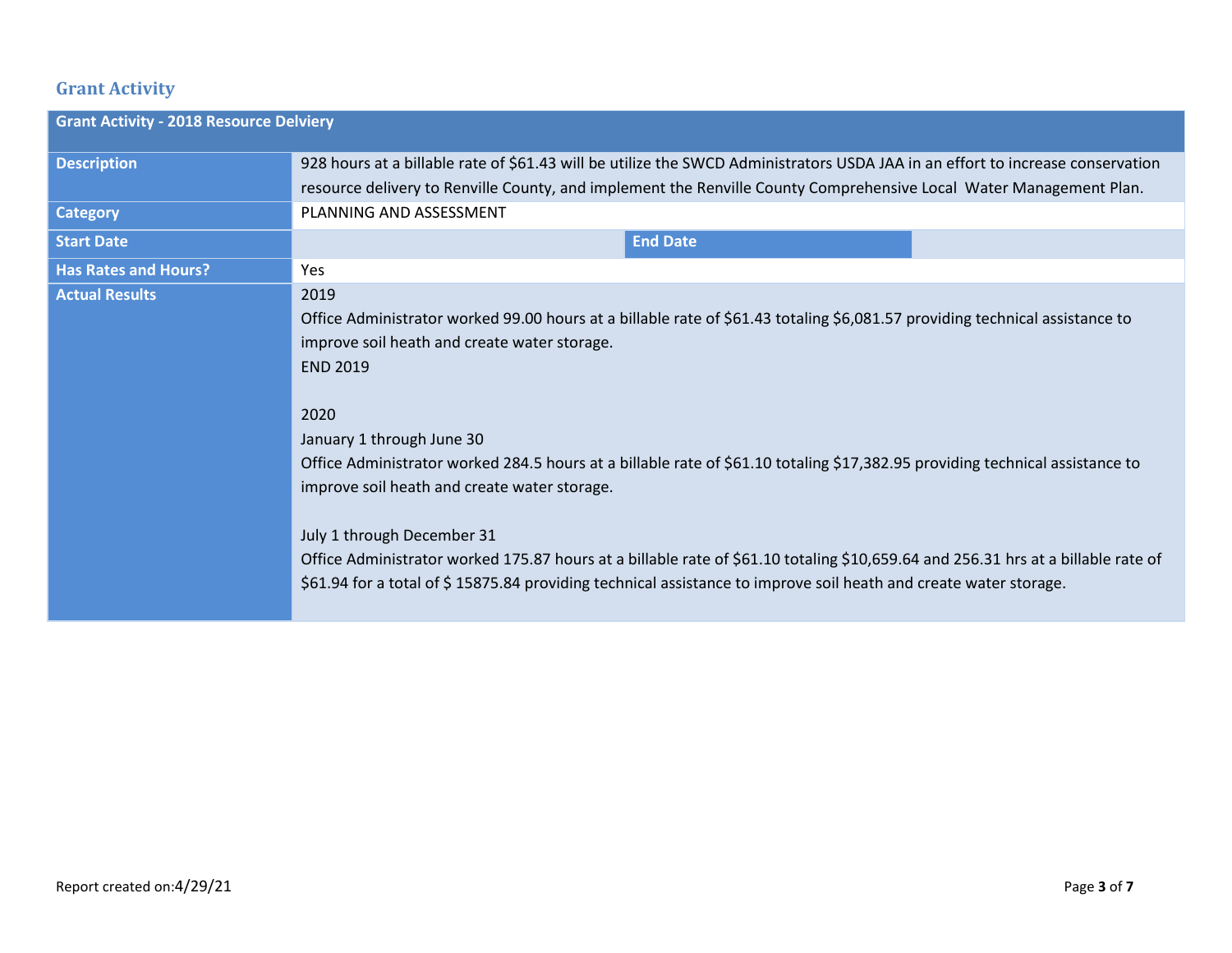| <b>Grant Activity - 2019 Local Match</b> |                                                                                                                                                                                                                                                                   |
|------------------------------------------|-------------------------------------------------------------------------------------------------------------------------------------------------------------------------------------------------------------------------------------------------------------------|
| <b>Description</b>                       | Funds will be utilized to implement the Renville County Local Water Management Plan, MN Buffer Law and Farm Bill<br>Programs. SWCD Staff will work on technical and logistical components of the listed programs, at a billable rate of \$45.28, for<br>318 hours |
| <b>Category</b>                          | <b>PROJECT DEVELOPMENT</b>                                                                                                                                                                                                                                        |
| <b>Start Date</b>                        | <b>End Date</b>                                                                                                                                                                                                                                                   |
| <b>Has Rates and Hours?</b>              | Yes.                                                                                                                                                                                                                                                              |
| <b>Actual Results</b>                    | 2019                                                                                                                                                                                                                                                              |
|                                          | No expenditures<br><b>END 2019</b>                                                                                                                                                                                                                                |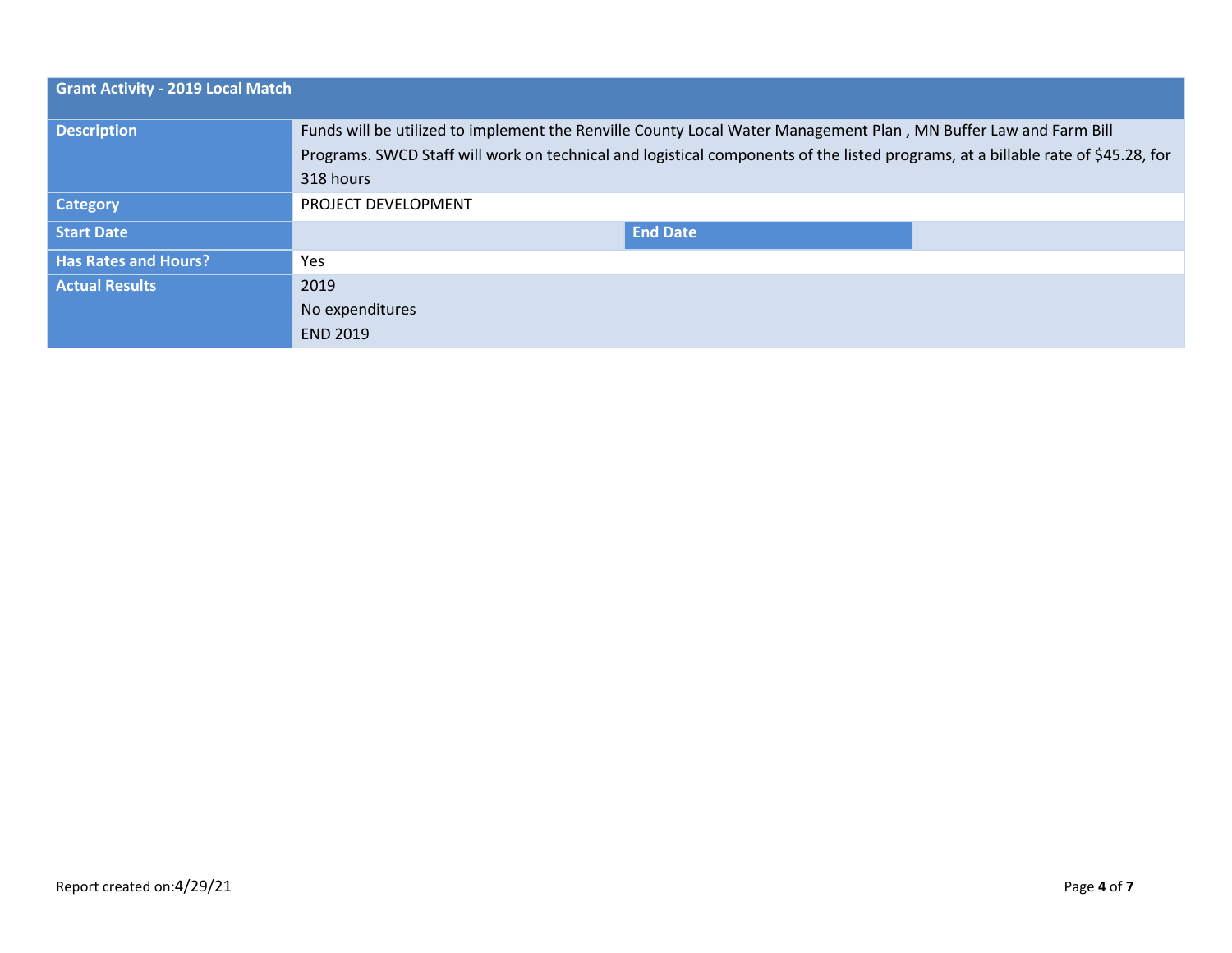| <b>Grant Activity - 2019 Water Storage and Treatment Technician</b> |                                                                                                                                 |
|---------------------------------------------------------------------|---------------------------------------------------------------------------------------------------------------------------------|
| <b>Description</b>                                                  | Continued technical services for riparian and water storage treatment, 877 hrs at a billable rate \$44.02 to continue services  |
|                                                                     | started with 2016 local capacity grant and provided additional services as needed. this person will work on current and         |
|                                                                     | future programs while implementing the Renville County Comprehensive Local Water Management Plan.                               |
| <b>Category</b>                                                     | TECHNICAL/ENGINEERING ASSISTANCE                                                                                                |
| <b>Start Date</b>                                                   | <b>End Date</b>                                                                                                                 |
| <b>Has Rates and Hours?</b>                                         | <b>Yes</b>                                                                                                                      |
| <b>Actual Results</b>                                               | 2019                                                                                                                            |
|                                                                     | Conservation Technician/Outreach Coordinator worked 284.0781 hours at a billable rate of \$44.02 totaling \$12,505.11           |
|                                                                     | providing technical information and assistance to improve riparian areas and create water storage.                              |
|                                                                     | End 2019                                                                                                                        |
|                                                                     |                                                                                                                                 |
|                                                                     | 2020                                                                                                                            |
|                                                                     | January 1 through June 30                                                                                                       |
|                                                                     | Conservation Technician/Outreach Coordinator worked 73.5 hours at a billable rate of \$38.98 totaling \$2,865.03 providing      |
|                                                                     | technical information and assistance to improve riparian areas and create water storage.                                        |
|                                                                     |                                                                                                                                 |
|                                                                     | July 1 through December 31                                                                                                      |
|                                                                     | Conservation Technician/Outreach Coordinator worked 239.6 hours at a billable rate of \$38.62 totaling \$9,253.35 and 145.56    |
|                                                                     | hrs at a billable of \$38.98 for a total of \$5,673.93 providing technical information and assistance to improve riparian areas |
|                                                                     | and create water storage.                                                                                                       |
|                                                                     | 2020 END                                                                                                                        |
|                                                                     |                                                                                                                                 |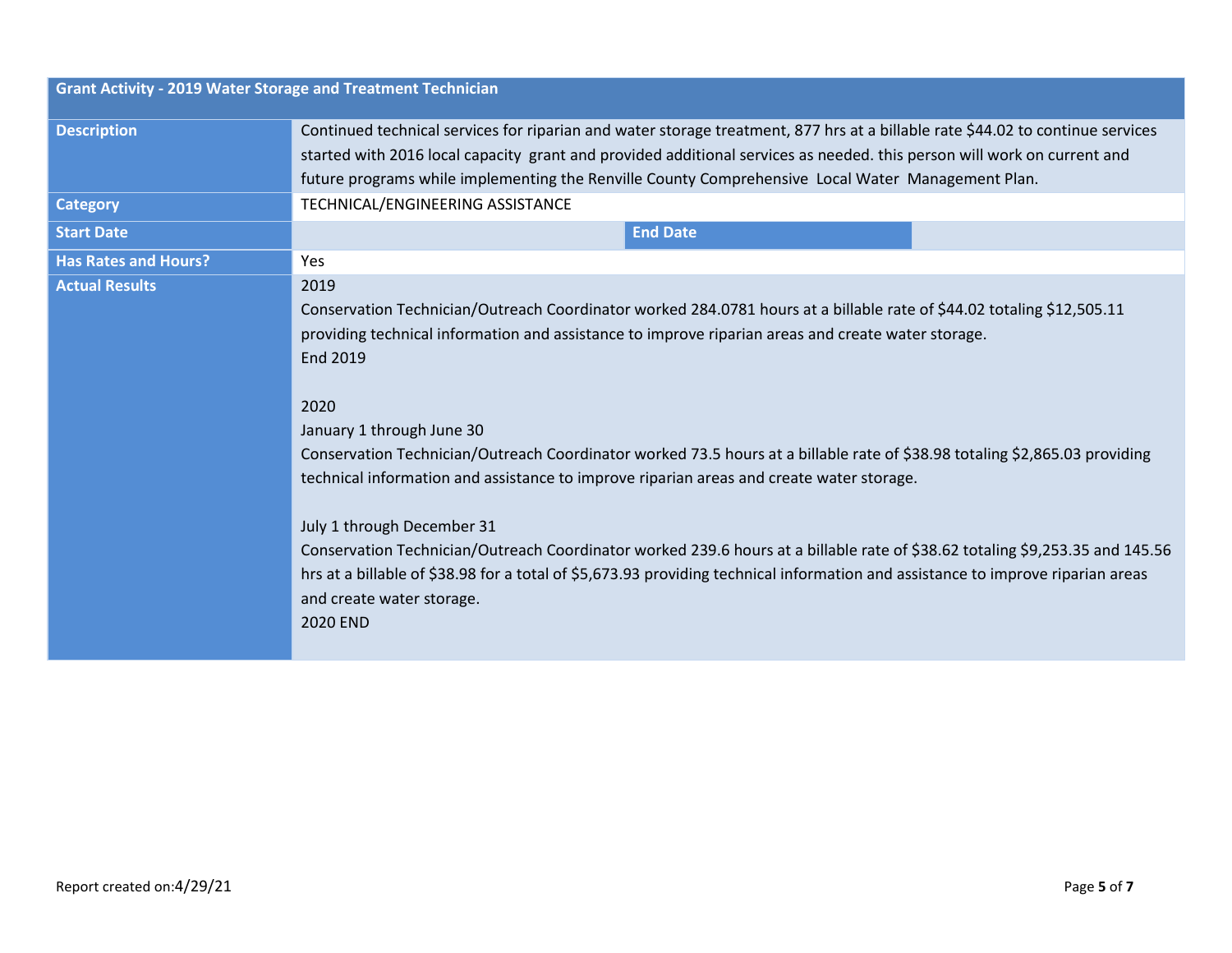| <b>Grant Activity - Resources adn Grant Administration</b> |                                                                                                                                    |
|------------------------------------------------------------|------------------------------------------------------------------------------------------------------------------------------------|
| <b>Description</b>                                         | SWCD Administrator will oversee capacity funds and assure proper utilization of funds, priorities and enhance the SWCD             |
|                                                            | capacity to increase deliverable services to Renville County 306 hours at a billable rate of \$61.43. This will assist the SWCD in |
|                                                            | implementation of the Renville County Comprehensive Local Water Management Plan.                                                   |
| <b>Category</b>                                            | ADMINISTRATION/COORDINATION                                                                                                        |
| <b>Start Date</b>                                          | <b>End Date</b>                                                                                                                    |
| <b>Has Rates and Hours?</b>                                | Yes                                                                                                                                |
| <b>Actual Results</b>                                      | 2019                                                                                                                               |
|                                                            | No expenditures                                                                                                                    |
|                                                            | <b>END 2019</b>                                                                                                                    |
|                                                            | 2020 Jan-Dec                                                                                                                       |
|                                                            | Grant management and oversight 251.60 hours at a billable of \$60.61 for a total of \$15249.47                                     |

| <b>Grant Activity - Training and Development</b> |                                                                                                                              |
|--------------------------------------------------|------------------------------------------------------------------------------------------------------------------------------|
| <b>Description</b>                               | District Administrator will enroll in the MN Ag Rural Leadership (MARL) in 2020. This training increase SWCD ability to work |
|                                                  | more effectively and locally lead in increased capacity services.                                                            |
| <b>Category</b>                                  | EDUCATION/INFORMATION                                                                                                        |
| <b>Start Date</b>                                | <b>End Date</b>                                                                                                              |
| <b>Has Rates and Hours?</b>                      | No                                                                                                                           |
| <b>Actual Results</b>                            | SWCD Administrator enrolled into MARL for 2021 & 2020 . Registration was \$6000.00                                           |

#### **Grant Attachments**

| <b>Document Name</b>                    | <b>Document Type</b>   | <b>Description</b>                                                |
|-----------------------------------------|------------------------|-------------------------------------------------------------------|
| 2019 SWCD Local Capacity and Buffer Law | <b>Grant Agreement</b> | 2019 SWCD Local Capacity and Buffer Law Implementation - Renville |
| Implementation                          |                        | <b>SWCD</b>                                                       |
| 2019 SWCD Local Capacity and Buffer Law | <b>Grant Agreement</b> |                                                                   |
| <b>Implementation Amendment</b>         | Amendment              |                                                                   |